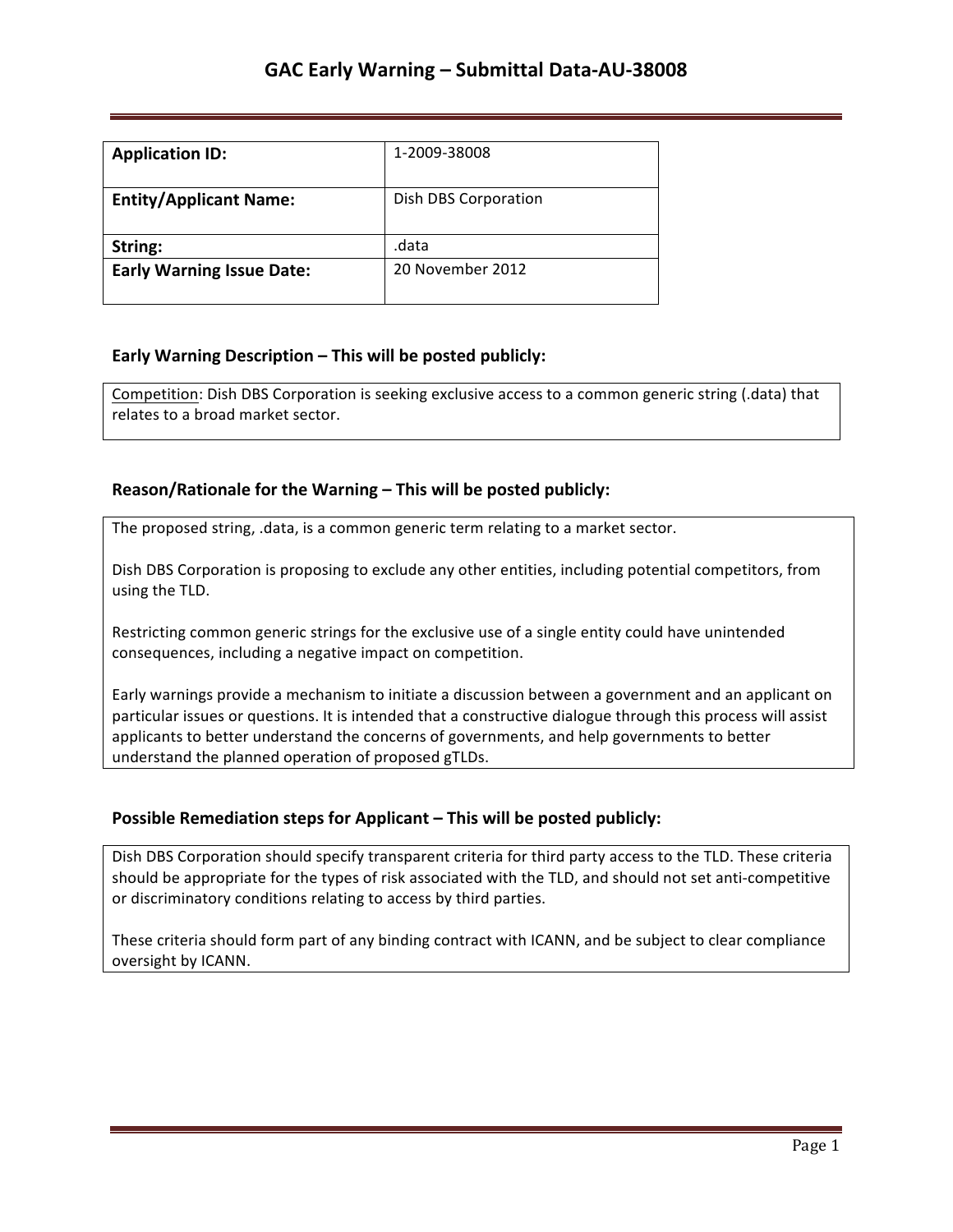### **Further Notes from GAC Member(s) (Optional) – This will be posted publicly:**

This Early Warning is from the Department of Broadband, Communications and the Digital Economy (DBCDE), on behalf of the Australian Government. In the first instance, communications and responses to this early warning should be emailed to gacearlywarning@gac.icann.org, with the text "Australian EW" and the application ID in the subject field.

# **INFORMATION FOR APPLICANTS**

# **About GAC Early Warning**

The GAC Early Warning is a notice only. It is not a formal objection, nor does it directly lead to a process that can result in rejection of the application. However, a GAC Early Warning should be taken seriously as it raises the likelihood that the application could be the subject of GAC Advice on New gTLDs or of a formal objection at a later stage in the process. Refer to section 1.1.2.4 of the Applicant Guidebook (http://newgtlds.icann.org/en/applicants/agb) for more information on GAC Early Warning.

# **Instructions if you receive the Early Warning**

**ICANN** strongly encourages you work with relevant parties as soon as possible to address the concerns voiced in the GAC Early Warning.

### **Asking questions about your GAC Early Warning**

If you have questions or need clarification about your GAC Early Warning, please contact gacearlywarning@gac.icann.org. As highlighted above, ICANN strongly encourages you to contact gacearlywarning@gac.icann.org as soon as practicable regarding the issues identified in the Early Warning. 

### **Continuing with your application**

If you choose to continue with the application, then the "Applicant's Response" section below should be completed. In this section, you should notify the GAC of intended actions, including the expected completion date. This completed form should then be sent to gacearlywarning@gac.icann.org. If your remediation steps involve submitting requests for changes to your application, see the change request process at http://newgtlds.icann.org/en/applicants/customer-service/change-requests.

In the absence of a response, ICANN will continue to process the application as submitted.

### **Withdrawing your application**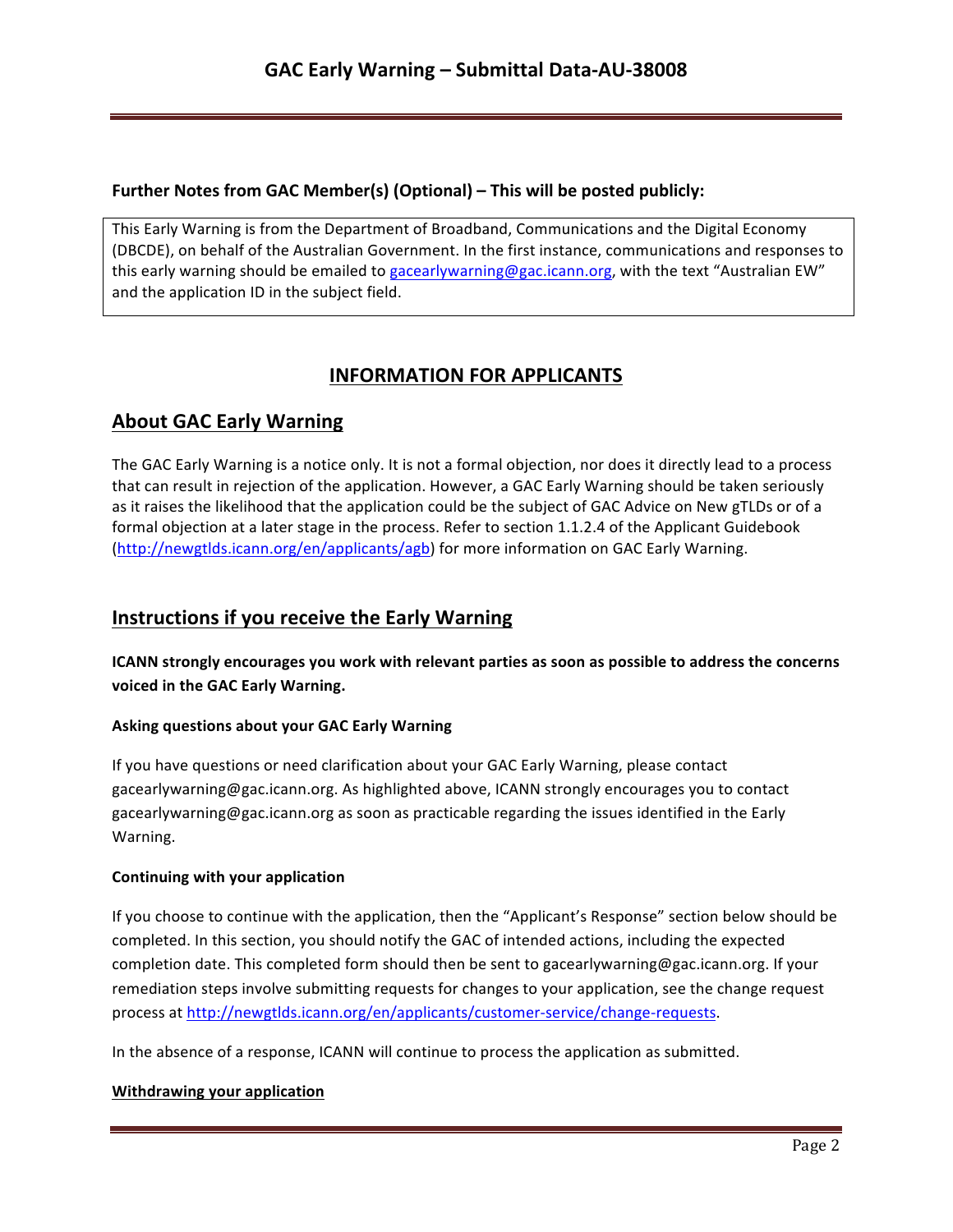# **GAC Early Warning – Submittal Data-AU-38008**

If you choose to withdraw your application within the 21-day window to be eligible for a refund of 80% of the evaluation fee (USD 148,000), please follow the withdrawal process published at http://newgtlds.icann.org/en/applicants/customer-service/withdrawal-refund. Note that an application can still be withdrawn after the 21-day time period; however, the available refund amount is reduced. See section 1.5 of the Applicant Guidebook.

For questions please contact: **gacearlywarning@gac.icann.org** 

### **Applicant Response:**